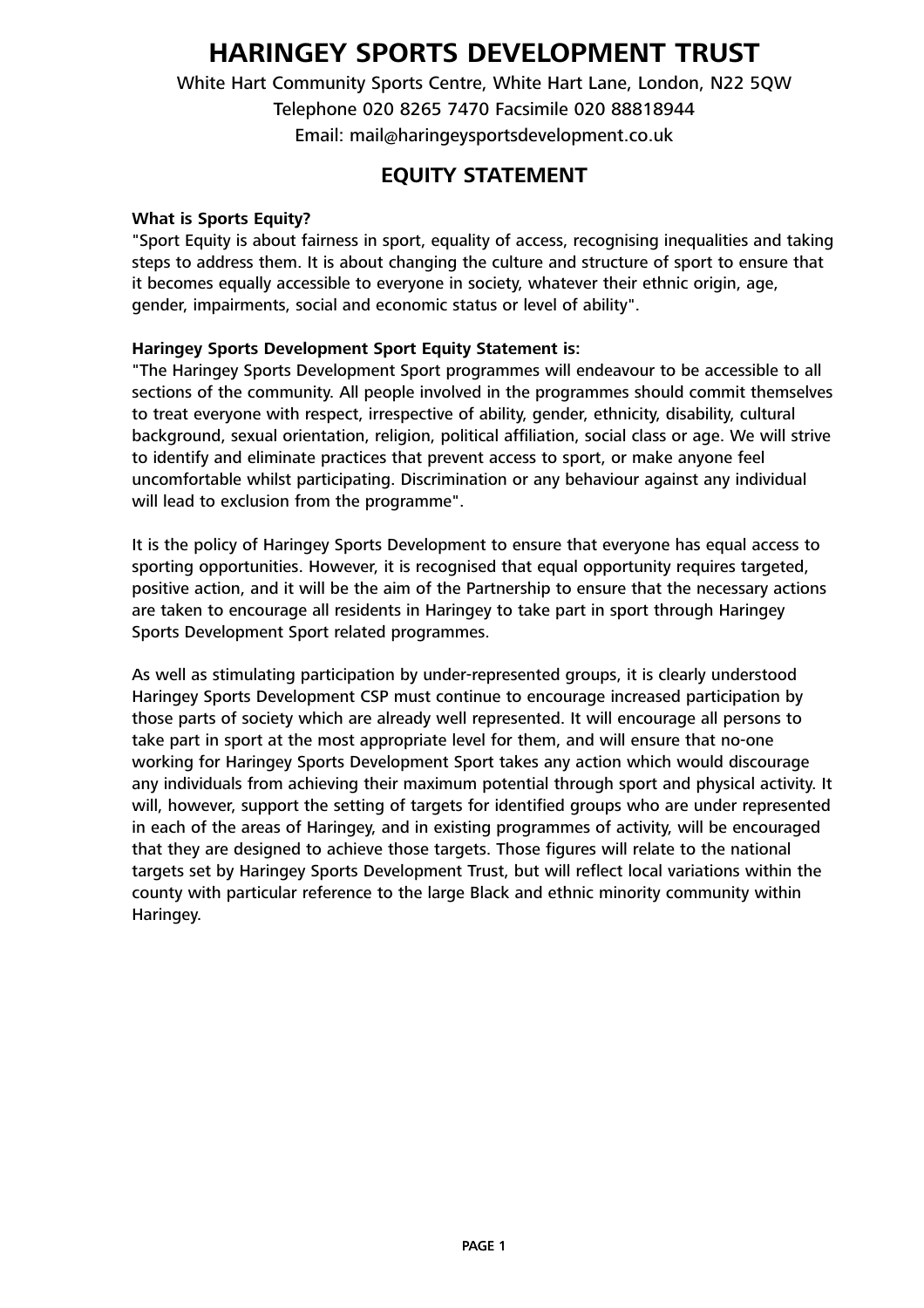In order to ensure equality of access and adherence to the above statement the Partnership will:

- Use facilities that are accessible to everyone.
- Provide information in ways that are accessible to everyone, including publications of all materials where practical or reasonable to do so. Where necessary provide advocates and support mechanisms to ensure effective communication and dissemination of information.
- Seek to address individuals financial circumstances which prevent them accessing the services, through childcare, pricing, transport etc.
- Regularly consult representative organisations about the service we are, or should be offering.
- Strive to ensure all persons have the necessary transport and appropriate support to access programmes/services, providing assistance where necessary.
- Encourage priority groups to become involved in the planning and implementation of the programmes.
- Promote understanding and adherence to the Statement by all persons involved in the programmes.
- Provide appropriate training for all necessary persons in order to implement policy.
- Ensure equipment provided for use is accessible and fit for purpose for all.
- Recognise barriers that traditionally disenfranchised target groups, and develop appropriate intervention strategies (eg Outreach) that will ensure their fuller involvement with sport and physical activity programmes.
- Develop an officer checklist to guide the implementation of equitable activity programmes.
- Support Local Sport Alliances (LSA's) to enhance equitable principles within the strategies/policies and services they deliver.
- Actively encourage the use of all relevant policies affecting equity, including host facilities, equal opportunities policies and Employment Equality Policy Statement with a particular focus on promoting and supporting the Equality Standard.
- Ensure that equity procedures of all the members of Haringey Sports Development CSP are shared/endorsed by key partner organisations.
- Actively encourage/promote disability guidelines (DDA 2004).
- Liaise with Women's Sport Foundation (WSF), Sporting Equals (CRE&SE) and English Federation Disability Sport (EFDS) and Sports Coach UK (SCUK) to further encourage good practice relating to equity and to follow their guidelines.
- Support programmes of activity aimed at promoting social inclusion to actively support in the designated sport action zones.

The Haringey Sports Development CSP recognises that many of the National Governing Bodies, Youth Sport Trust, Sports Coach UK, EFDS etc have their own individual policies and it is requested that these be adhered to by any personnel working within Haringey Sports Development CSP.

|  | (Chairman)      |  |
|--|-----------------|--|
|  |                 |  |
|  |                 |  |
|  | (Vice Chairman) |  |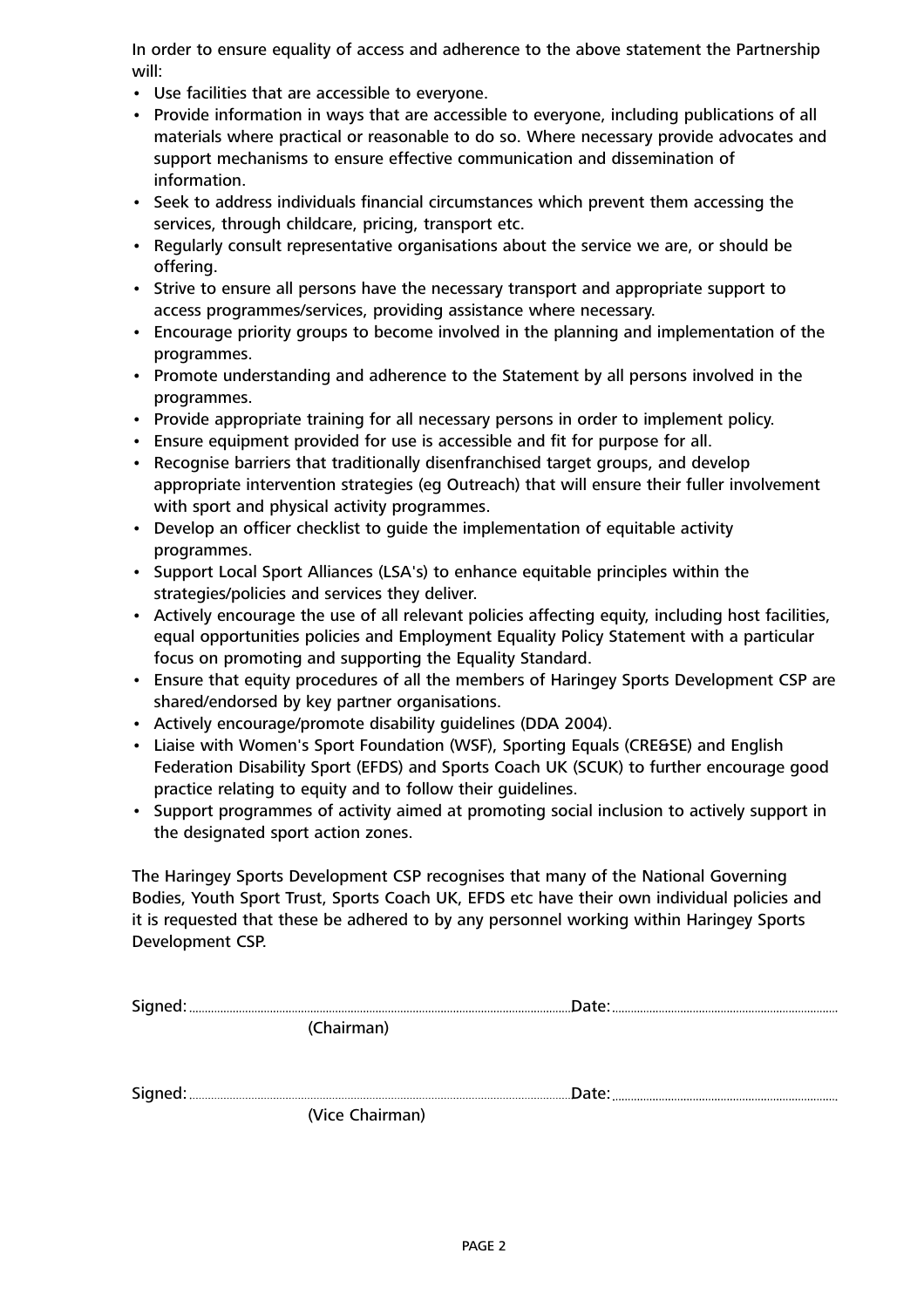# **EQUITY STATEMENT OF INTENT**

Haringey Sports Development Sport is committed to ensuring that equity is 'Built in and not Bolted on' and is integral to all of our strategies, programmes and activities. The Equality Standard is a framework for sport and it is our intention to adopt the Standard as a tool to influence and shape the equality agenda throughout our partnership.

The challenge for Haringey Sports Development Sport and its partners is to develop strategies and actions that will allow an increase in the participation of under-represented groups, whilst tackling the many inequalities that still remain in sport.

Through the provision of an appropriate infra-structure in sport a positive difference will be made at a local and regional level to the involvement of under-represented communities in mainstream physical activity and sport.

We believe the framework will assist us in achieving greater participation in sport and will act as a support mechanism for those who are currently under-represented. It is our ambition at Haringey Sports Development Sport to strengthen the commitment to working in partnership with key strategic partners to bring changes in the way we develop and deliver sporting and physical activities to all of our communities.

Burk Gravis

Chief Executive Officer

Haringey Sports Development Sport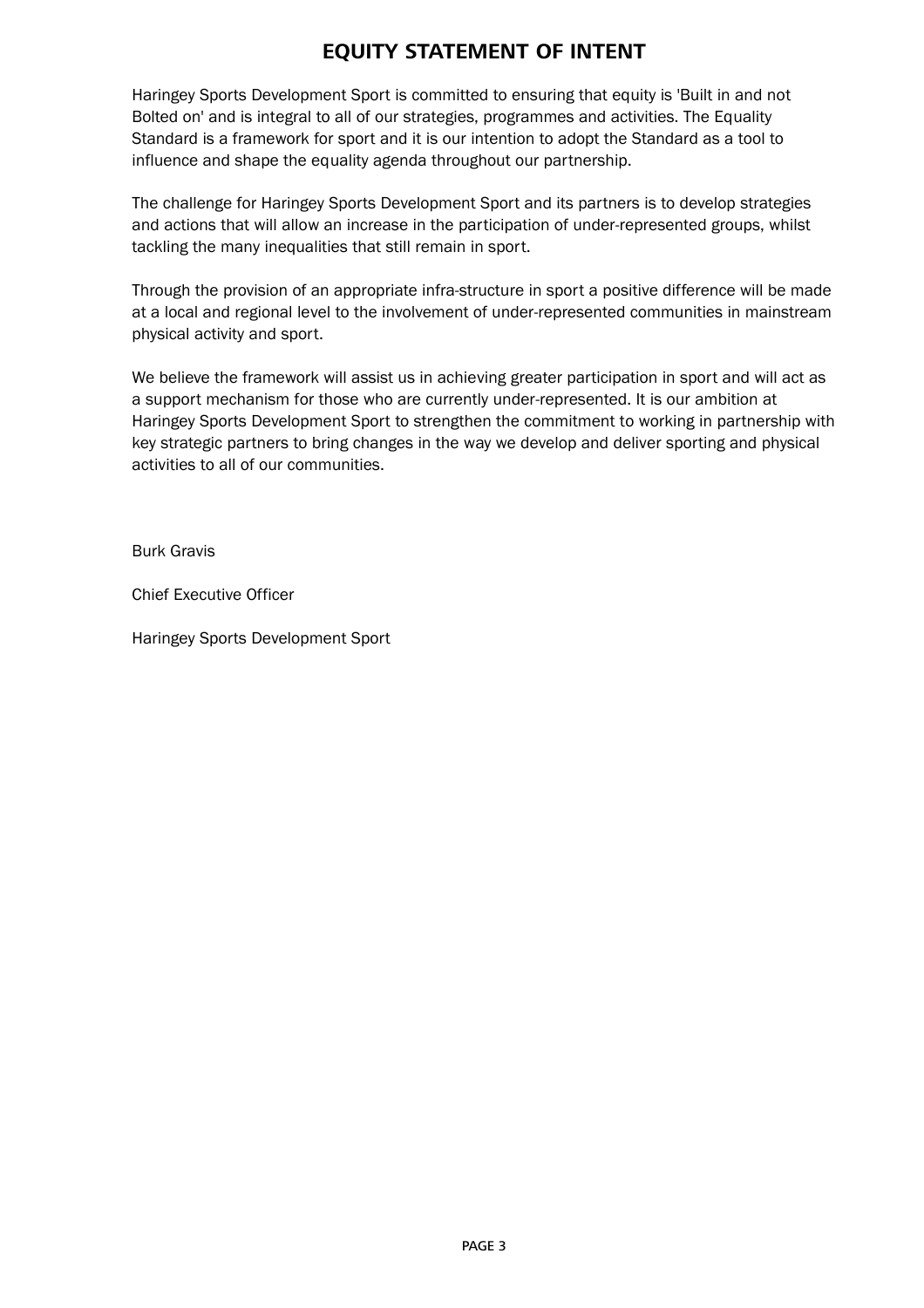# **DEVELOPING RACIAL EQUALITY IN SPORT ACROSS HARINGEY**

A recent Haringey Sports Development Trust survey revealed that participation in sport by black and ethnic minority communities is lower than the National average.

This finding highlights the fact that ethnic minority communities have found it difficult to obtain access to opportunities, services and life chances in many areas of social, political and economic life. They tend to be poorly represented at decision making levels and find themselves excluded from facilities, such as leisure centes.

Legislation has come into place, through the Race Relations (Amendment) Act 2000, that makes it unlawful for any public authority to discriminate on racial grounds directly, indirectly or by victimisation in relation to any of its activities. Also, it makes a duty for all public authorities to have due regard for the need to eliminate racial discrimination and promote racial equality in carrying out their functions.

In terms of sport, locally there have been positive examples of projects established to promote racial inequality and prevent discrimination in sport. The Haringey Sports Development Sport programme has contributed positively towards the way sport is delivered to young people and vulnerable adults with potential to fulfilling their ability. The programme has attracted high numbers from this section of the community.